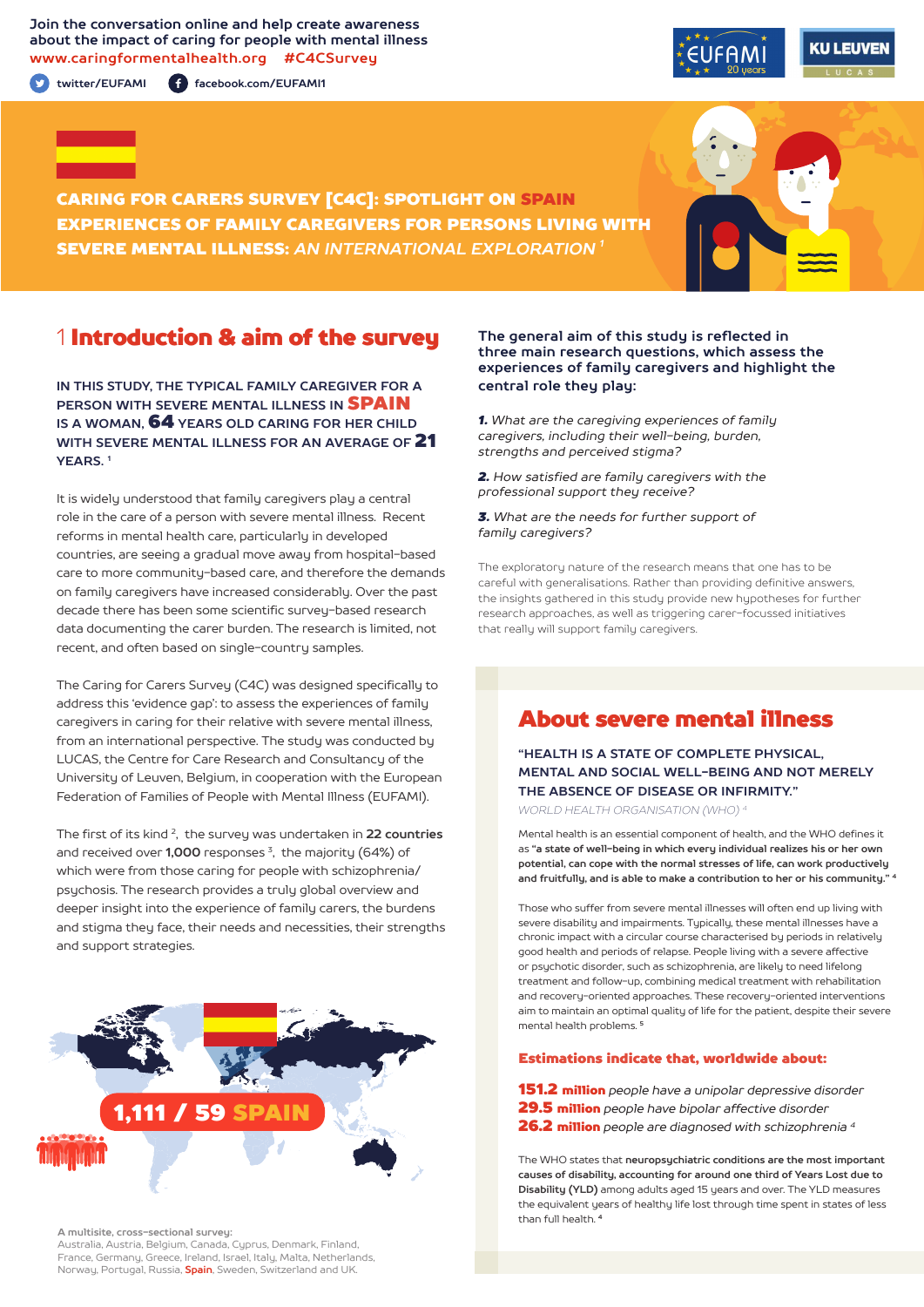## 2 The value of caregivers

"CARERS FOR PEOPLE AFFECTED BY SCHIZOPHRENIA OFTEN FEEL UNDERVALUED. DURING EARLY PSYCHOSIS, INTERVENTIONS AIMED AT THE FAMILY CAN FACILITATE PATIENT IDENTIFICATION, IMPROVE THE EMOTIONAL WELL-BEING OF FAMILY MEMBERS AND SUPPORT CARERS IN THEIR UNQUESTIONABLY IMPORTANT ROLE IN PROMOTING REMISSION AND RECOVERY." *EUFAMI 6*

Traditionally, people living with a severe mental illness require intensive treatment and, in many countries, may **reside in specialised hospitals. However, in between periods of relapse, most people with severe mental illness such as schizophrenia or depression live in the community and are cared for by their relatives.** Thus, both in practice, policy and research, there is growing attention to the needs of family caregivers.

In practice - **The majority** of family caregivers in **Spain** who took part in the survey live with the patient. However, the report reveals that living with the patient or not does not necessarily reduce the burden of the caregiving role. 1

#### **INTERNATIONALLY,** 4 OUT OF 10 **PEOPLE CARED FOR IN THIS SURVEY LIVE AT HOME WITH THEIR CARER. 1**

**FROM A GLOBAL PERSPECTIVE, MORE THAN** 3 OUT OF 4 **(76%) WERE CARING FOR THEIR SON OR DAUGHTER, 10% WERE CARING FOR A PARTNER OR SPOUSE AND 7% FOR THEIR BROTHER OR SISTER. 1**

In policu - Mental health policies, especially those in developed countries, are shifting towards more communitybased care. This policy shift is also reflected in the growing importance of patient and family support organisations, such as advocacy groups. The WHO Mental Health Atlas clarifies that family associations are present in 80% of the high-income countries and 39% of the low-income countries. In countries with family associations, 38% of these organisations frequently participate in legislation formation and implementation; about 42% are not routinely consulted and 20% of the family associations are rarely or not consulted. **<sup>4</sup>**

#### **INTERNATIONALLY, THE REPRESENTATION OF EUFAMI** AND NATIONAL AND REGIONAL FAMILY MEMBER ORGANISATIONS, **AT POLICY LEVEL, IS** IMPORTANT FOR 90% **OF FAMILY CAREGIVERS. 1**

**FROM A GLOBAL PERSPECTIVE. AROUND 9 IN** 10 FAMILY CAREGIVERS **WANT MORE OPPORTUNITIES TO MEET, AND SHARE KNOWLEDGE AND EXPERIENCES, WITH PROFESSIONAL CARERS (93%), AS WELL AS OTHER FAMILY MEMBERS AND INFORMAL CARERS (90%). 1**

In research - The role of family caregivers has long been recognised. In the early 1950s research focussed on the role of families in the relapse of schizophrenia, examining 'Expressed Emotion' as a core theme. **7** The recent societal trend for reducing in-patient beds in mental health institutions and towards the more rapid discharge of the patient from hospital into the community has re-invigorated research into the role of family caregivers, and this is very much in line with caregiving research in other patient populations.

**FROM A GLOBAL PERSPECTIVE,** TWO THIRDS **OF THE PERSONS CARED FOR BY THE FAMILY CAREGIVER HAVE SCHIZOPHRENIA OR PSYCHOTIC ILLNESS (64%). 1**

**INTERNATIONALLY, MORE THAN** 1 IN 3 **(37%) IS 'QUITE A BIT' OR 'A LOT' CONCERNED ABOUT THE PERSON THEY CARE FOR RELAPSING OR DETERIORATING. 1**

# 3 Study conclusions & Spanish highlights

THE GREATEST NEED OF FAMILY CAREGIVERS LIES IN THE RECOGNITION THAT THEY ARE A FULL PARTNER IN CARE, AND IN THE NEED TO BE LISTENED TO AND TAKEN SERIOUSLY BY PROFESSIONAL CAREGIVERS. <sup>1</sup>

Advances in treatment, economic pressures and policy shifts in mental healthcare, have resulted in family members being increasingly expected to be present, close by and available for caregiving at all times. The findings of the C4C survey reflect this; that caring for a relative with a severe mental illness, like schizophrenia or bipolar affective disorder, involves an enormous commitment.

The high demands place a heavy burden on caregivers and this research confirms that most family caregivers of persons with severe mental illness are confronted with an accumulation of burden on several areas of their lives. Combining the emotional and relationship burden with lack of sleep, feelings of depression and anxiety or experiencing strains in the relationship with the person they care for, together with the social isolation and stigma that these family caregivers are confronted with gives an idea of the chronic stress that family caregivers are exposed to. It is vital therefore that community-based care should not become a euphemism for the single family caregiver carrying the entire burden.

Not surprisingly, 93 percent<sup>1</sup> of the family caregivers participating in the international study express the need for additional support to help with their role as a caregiver with half asking for significant levels of support. Family caregivers know what it is like to live with mental illness through their daily experiences with the patient. They especially worry about the future and what will happen with their ill relative in the long term. These worries need to be taken seriously and further support and information needs to be provided. Whilst information and advice are offered by professional caregivers